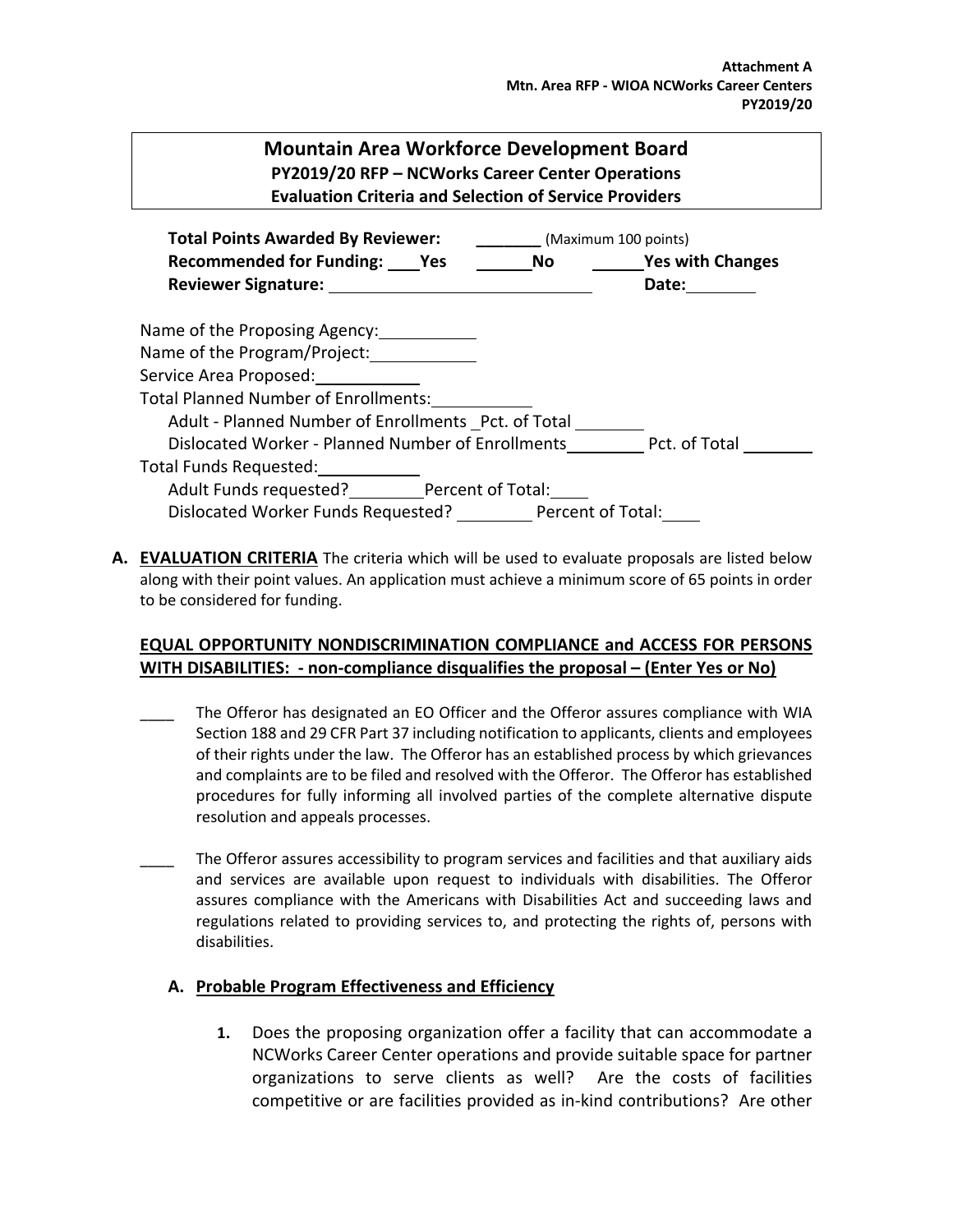operating costs reasonable and necessary? **Maximum - 10 points \_\_\_\_\_\_** COMMENTS:

2. Are the descriptions of Customer Service Standards sufficient to provide assurances that quality customer service is a priority for the proposed program operator? Are standards for protecting personally identifiable information sufficiently to create confidence in data security?

```
Maximum - 5 points ______
COMMENTS
```
3. Is the program design for outreach/recruitment; reception; eligibility determination; initial assessment; orientation to career center services and support service available in the community sufficient to create confidence that services will be well organized and effective?

```
Maximum - 5 points ______
COMMENTS
```
4. Does the proposal demonstrate an effective plan for encouraging clients to participate in, and understand the importance of job readiness skills (interviewing, resumes, online job applications, etc.) and effective workplace behaviors?

**Maximum - 5 points \_\_\_\_\_\_** COMMENTS:

5. Does the narrative describe a well thought out system of career center services that will assist clients with job search? Does the description of basic career counseling services involving the provision of information about the local labor market, occupations and sectors "in-demand", wages and skill training requirements, appear to be effective and customer friendly.

**Maximum - 10 points \_\_\_\_\_\_ COMMENTS** 

6. Does the proposal offer a solid plan for providing in-depth career planning, counseling and skills training assistance to clients who are interested in pursuing career changes and/or developing well designed individual Employment Plans. Do planned assessment, counseling activities and training services appear to be comprehensive enough to help the unskilled or under-skilled job seekers achieve the academic and occupational skills credentials they need gain and retain employment in their chosen career field?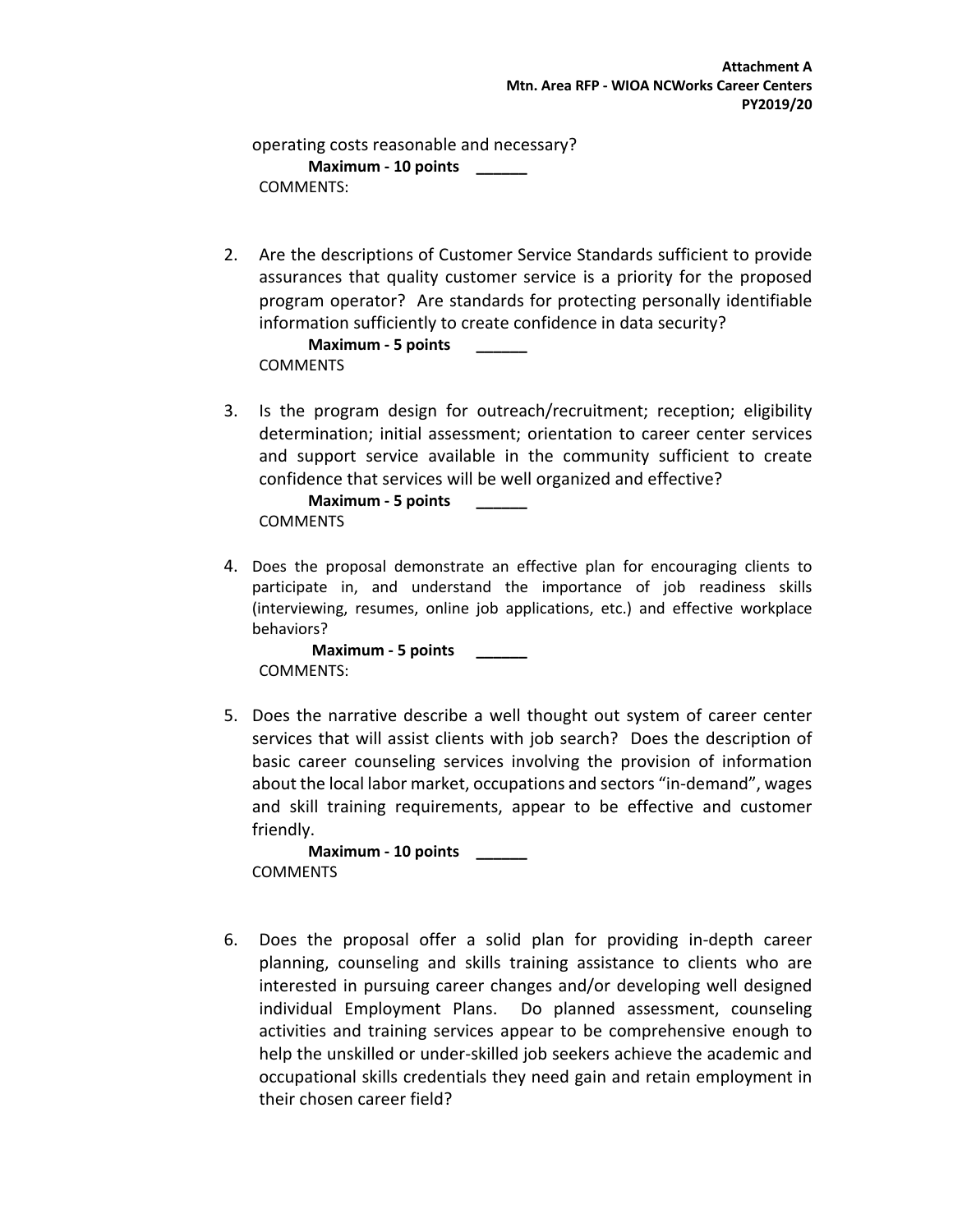**Maximum - 10 points \_\_\_\_\_\_** COMMENTS:

7. Does the proposal offer assurance that the proposing organization knows how to secure support services (child care, shelter, transportation, nutrition, clothing, etc.) from other resources in the community? Are there funds requested in the budget to provide for some of these services, and are the budgeted amounts reasonable?

**Maximum – 5 points \_\_\_\_\_\_** COMMENTS:

**8.** Does the proposal demonstrate a clear awareness of the procedure and guidelines of providing training services to clients, including the process for analyzing the clients financial needs and helping the client access appropriate financial aid resources?

**Maximum - 5 points \_\_\_\_\_\_** COMMENTS:

9. Does the proposal offer an encouraging plan for involving employers with the NCWorks System by listing jobs with, and seeking recruitment, screening and referral services from the NCWorks System.

**Maximum - 10 points \_\_\_\_\_\_** COMMENTS:

10. Does the proposal offer a convincing plan for conducting achieving performance standards and providing follow-up services to participants for 12 months after exit?

**Maximum - 5 points \_\_\_\_\_\_** COMMENTS:

11. Does staffing for the provision of program services seems appropriate for the volume of clients and the complexity of the services provided (i.e., caseloads per staff are neither unreasonably high nor low)?

**Maximum - 5 points \_\_\_\_\_\_** COMMENTS:

12. Are budgeted funds for operating costs within range in comparison with other proposals? Are staffing costs reasonable? Are funds included for